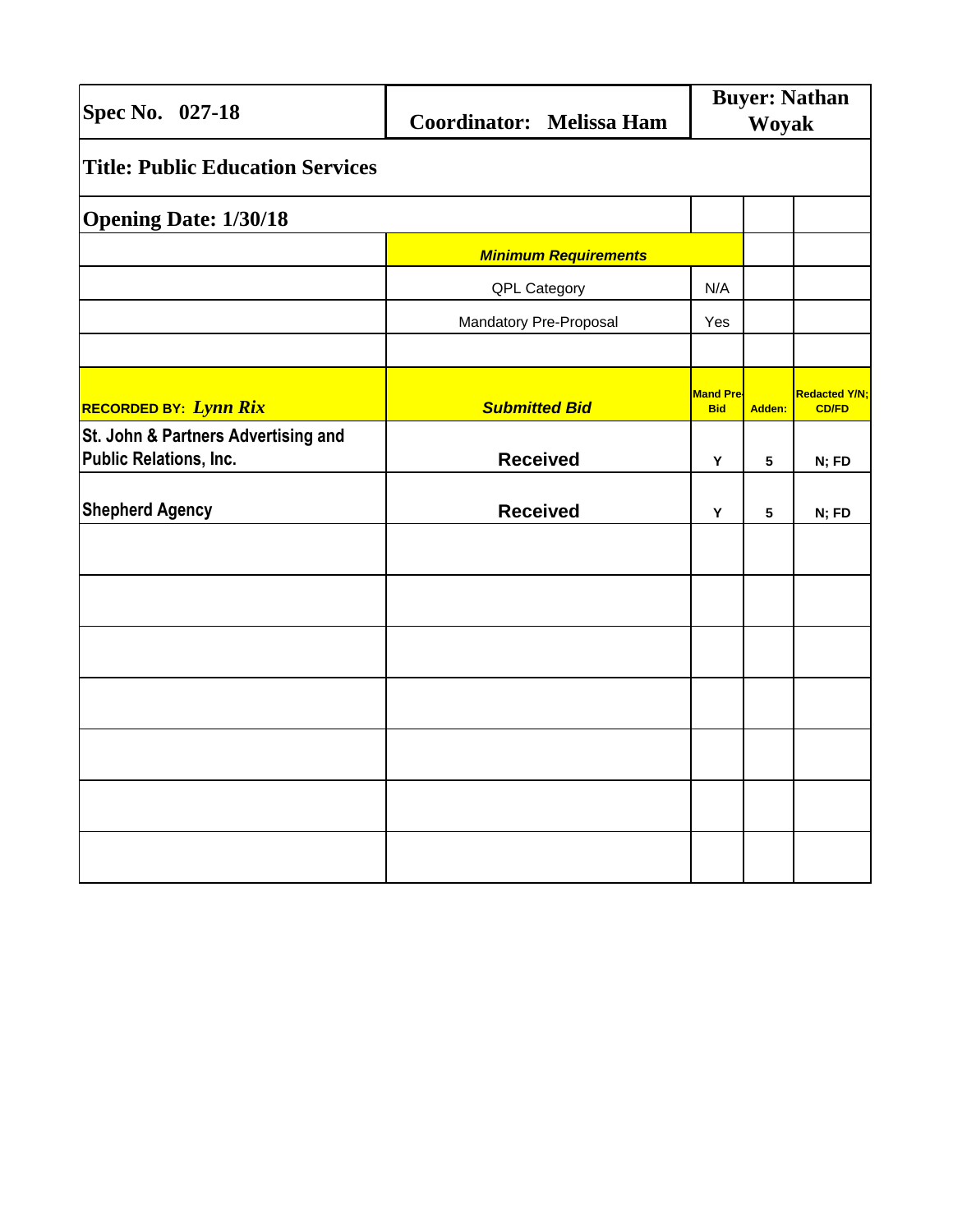| Spec No. 035-18                                                    | <b>Coordinator: Larry Guevarra</b> | <b>Buyer: Rodney</b><br>Lovgren   |        |                                      |
|--------------------------------------------------------------------|------------------------------------|-----------------------------------|--------|--------------------------------------|
| <b>Title: Non-Destructive Test and Inspection Services for JEA</b> |                                    |                                   |        |                                      |
| <b>Opening Date: 1/30/18</b>                                       |                                    |                                   |        |                                      |
|                                                                    | <b>Minimum Requirements</b>        |                                   |        |                                      |
|                                                                    | QPL Category                       | N/A                               |        |                                      |
|                                                                    | <b>Optional Pre-Proposal</b>       | Yes                               |        |                                      |
|                                                                    |                                    |                                   |        |                                      |
| <b>RECORDED BY: Lynn Rix</b>                                       | <b>Submitted Bid</b>               | <b>Optional</b><br><b>Pre-Bid</b> | Adden: | <b>Redacted Y/N;</b><br><b>CD/FD</b> |
| Mistras Group, Inc.                                                | <b>Received</b>                    | Υ                                 | 3      | N; CD                                |
| <b>Acuren Inspection</b>                                           | <b>Received</b>                    | Υ                                 | 3      | N; N                                 |
| <b>TEAM Industrial Services, Inc.</b>                              | <b>Received</b>                    | Y                                 | 3      | N; FD                                |
| Testex, Inc.                                                       | <b>Received</b>                    | Υ                                 | 3      | N; FD                                |
| <b>Applied Technical Services, Inc.</b>                            | <b>Received</b>                    | Υ                                 | 3      | N; N                                 |
|                                                                    |                                    |                                   |        |                                      |
|                                                                    |                                    |                                   |        |                                      |
|                                                                    |                                    |                                   |        |                                      |
|                                                                    |                                    |                                   |        |                                      |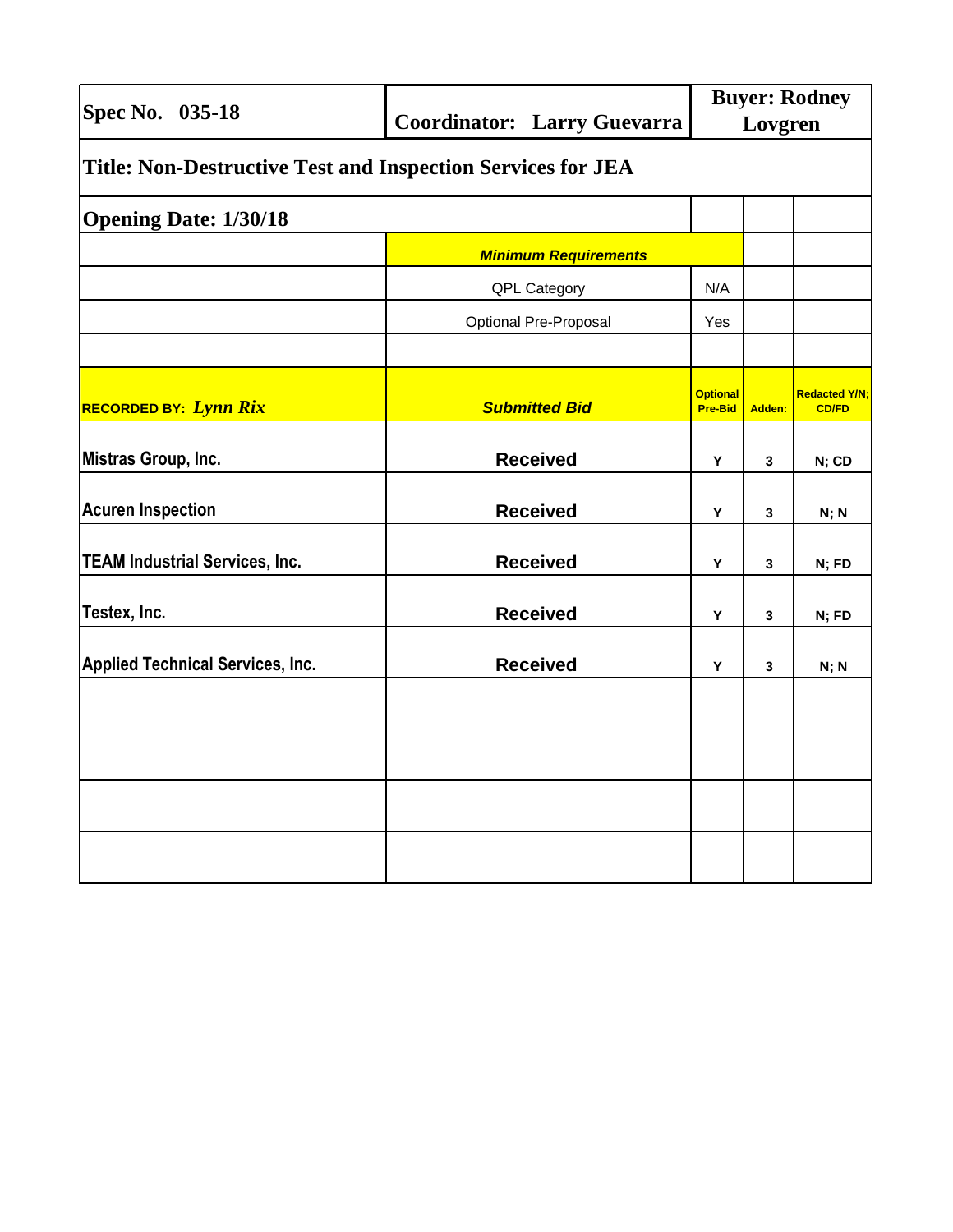| Spec No. 042-18                                                 | Coordinator: Hai Vu -<br>vuhx@jea.com | <b>Buyer: Nickolas</b><br>Dambrose - |        |                                      |
|-----------------------------------------------------------------|---------------------------------------|--------------------------------------|--------|--------------------------------------|
| Title: Bartram Re-Pump Facility Potable Water Storage Expansion |                                       |                                      |        |                                      |
| <b>Opening Date: 1/30/18</b>                                    |                                       |                                      |        |                                      |
|                                                                 | <b>Minimum Requirements</b>           |                                      |        |                                      |
|                                                                 | QPL Category                          | WP <sub>2</sub>                      |        |                                      |
|                                                                 | Mandatory Pre-Proposal                | Yes                                  |        |                                      |
|                                                                 |                                       |                                      |        |                                      |
| RECORDED BY: Lynn Rix                                           | <b>Submitted Bid</b>                  | <b>Mand Pre-</b><br><b>Bid</b>       | Adden: | <b>Redacted Y/N;</b><br><b>CD/FD</b> |
| <b>Precon Corporation</b>                                       | 2,428,000.00                          | Υ                                    | 3      | N; FD                                |
| Crom, LLC                                                       | 2,477,000.00                          | Υ                                    | 3      | N; N                                 |
|                                                                 |                                       |                                      |        |                                      |
|                                                                 |                                       |                                      |        |                                      |
|                                                                 |                                       |                                      |        |                                      |
|                                                                 |                                       |                                      |        |                                      |
|                                                                 |                                       |                                      |        |                                      |
|                                                                 |                                       |                                      |        |                                      |
|                                                                 |                                       |                                      |        |                                      |